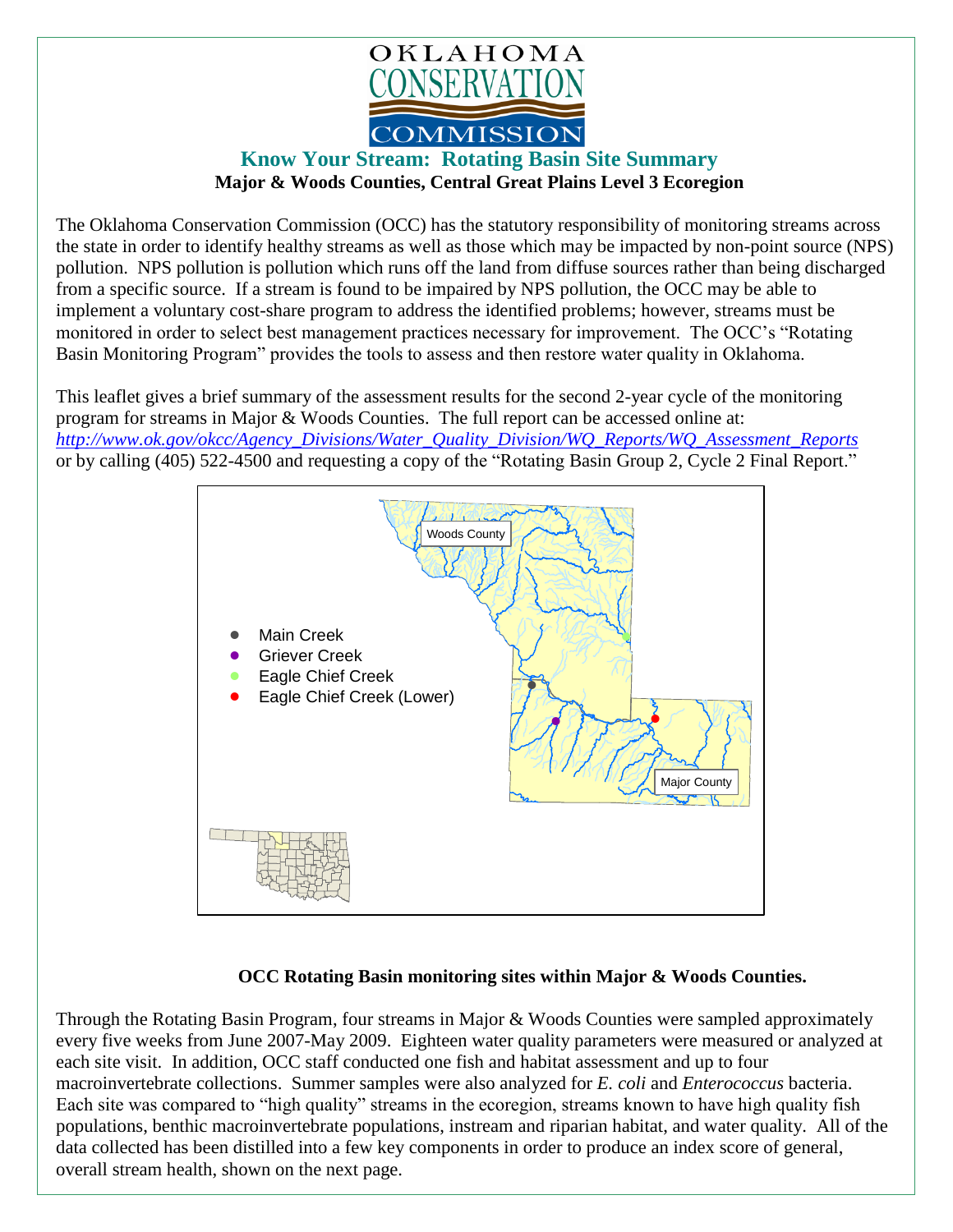**Summary of general stream health as determined by comparison to high quality streams in the Central Great Plains ecoregion and by assessment using Oklahoma State Water Quality Standards***†***.**

|                                                       | <b>Moderate</b>      |                                               |                                               |                   |
|-------------------------------------------------------|----------------------|-----------------------------------------------|-----------------------------------------------|-------------------|
| moderate<br>good<br>poor                              | <b>Griever Creek</b> | <b>Eagle Chief</b><br><b>Creek</b><br>(Upper) | <b>Eagle Chief</b><br><b>Creek</b><br>(Lower) | <b>Main Creek</b> |
| <b>Overall Stream Health</b>                          | 43                   | 43                                            | 41                                            | 35                |
| Phosphorus                                            | 5                    | 5                                             | 5                                             | 5                 |
| Nitrogen                                              | 5                    | 5                                             | 3                                             | 5                 |
| Ammonia                                               | 5                    | 5                                             | 5                                             | 5                 |
| Dissolved Oxygen                                      | 5                    | 5                                             | 5                                             | 5                 |
| pH                                                    | 5                    | 5                                             | 5                                             | 5                 |
| Turbidity                                             | 5                    | 5                                             | 5                                             | 5                 |
| Salts (chloride, sulfate, TDS)                        | 5                    | 5                                             | 5                                             | $-5$              |
| Fish                                                  | 5                    | 5                                             | 5                                             | 5                 |
| Macroinvertebrates                                    | 3                    | 3                                             | 3                                             | 5                 |
| Instream/Riparian Habitat                             | 5                    | 5                                             | 5                                             | $5\overline{)}$   |
| Bacteria                                              | $-5$                 | $-5$                                          | $-5$                                          | $-5$              |
| Scale of 1-5 with 5 being the best                    |                      |                                               |                                               |                   |
| KEY:<br>1=significantly worse than high quality sites |                      |                                               |                                               |                   |
| 3=not as good as high quality sites but not impaired  |                      |                                               |                                               |                   |
| 5=equal to or better than high quality sites          |                      |                                               |                                               |                   |

-5=impaired by state standards

**Note: Most streams in Oklahoma are impaired by at least one type of bacteria.**

**Griever Creek (OK620920-01-0130G):** This stream is impaired by state standards for bacteria levels. The macroinvertebrate community was of slightly lower quality compared to high quality streams in the ecoregion.

**Eagle Chief Creek (Upper) (OK620920-04-0010G):** This stream is impaired by state standards for bacteria levels. The macroinvertebrate community was of slightly lower quality compared to high quality streams in the ecoregion.

**Eagle Chief Creek (Lower) (OK620920-04-0010C):** This stream is impaired by state standards for bacteria levels. The nitrogen levels were slightly elevated in relation to high quality sites. The macroinvertebrate community was of slightly lower quality in relation to high quality sites in the area.

**Main Creek (OK620920-01-0180F):** This stream is listed as impaired by state standards for elevated salts and bacteria levels. All other parameters are comparable to high quality streams in the ecoregion.

*† The use of Oklahoma Water Quality Standards to assess streams and the 2010 results are described in the DEQ's 2010 Integrated Report, accessible online at: http://www.deq.state.ok.us/wqdnew/305b\_303d/2010\_integrated\_report\_entire\_document.pdf*